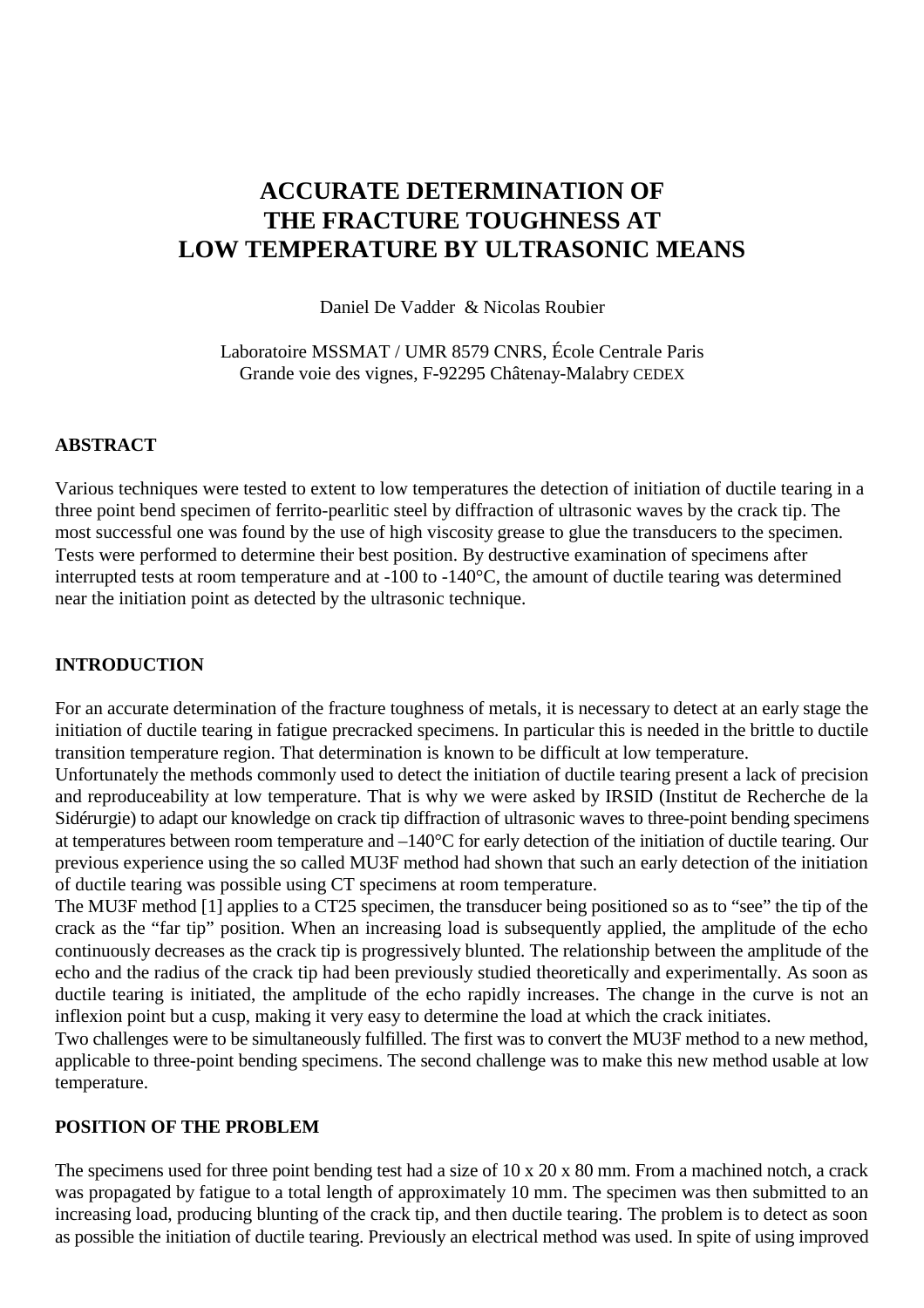equipment, this lead to unsatisfactory results. This was due to very low signal to noise ratio, and the fact that the initiation of a crack produces only a shallow minimum on the curve.

## **PROBLEMS DUE TO LOW TEMPERATURE AND SOLUTIONS**

To apply ultrasonic techniques to metallic pieces, the most common way is to use manufactured probes, in which the active element, a ceramic piezo-electric piece, is coated with front and back plastic pieces. The backing plays an important role as an absorber (damping) to shorten the length of the ultrasonic pulse. When rapidly lowering the temperature of the probe, the difference in the thermal expansion coefficients between ceramic and plastics produces delamination between one or the other coatings and the piezo-electric element. This puts the probe out of service.

Thus, the only available way was to use the piezo-electric element directly fixed onto the piece under test, without any backing material. The electrical ground of the ultrasonic device being connected to the specimen, the back surface of the piezo-electric disk is connected to the ultrasonic device by means of a small diameter copper wire. When using manufactured probes, it is possible to use angle probes, from which the ultrasonic beam is inclined to the normal to the interface. When using the piezo-electric element directly fixed onto the piece, the axis of the ultrasonic beam is normal to the interface. So, to point the beam towards the crack tip, it was necessary to machine notches in the test piece to place the piezo-electric element; see Fig. 1. The useful surface of each milling is placed in such a way that its axis is directed toward the theoretical position of the crack tip.



**Figure 1:** Notches machined in the test piece to manage four locations to place the piezo-electric elements. Taking into account the geometrical constraints, the angles **A** and **B** can be chosen according to table 1

| angle A (degrees) | <b>angle B</b> (degrees) |
|-------------------|--------------------------|
| 30                | 55                       |
| 25                | 55                       |
| 20                | 55                       |
| 25                | 50                       |
| 20                | 50                       |
| 20                |                          |

TABLE 1 ANGLES OF THE MACHINED NOTCHES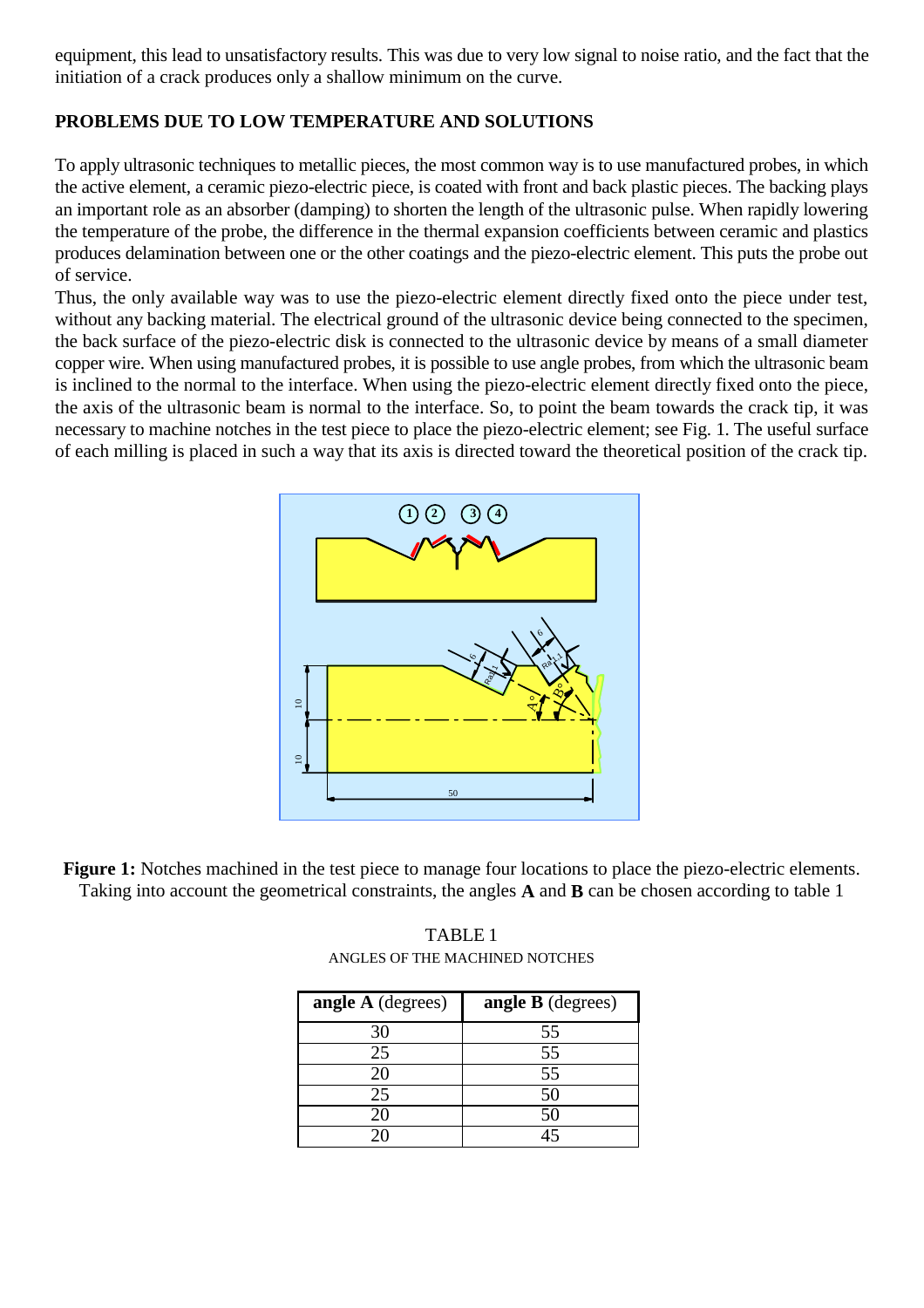For the main part of the experiments the angles were  $A=25^{\circ}$  and  $B=50^{\circ}$ .

It was verified, by means of numerical computation, that the stress field in the vicinity of the crack tip due to the applied load was not affected by the notches. Only the overall compliance of the test piece was modified.

Two sorts of problems then remained to be solved : the fastening of the disk onto the specimen with electrical and acoustical transmission and the lack of any backing material.

The first solution to fasten the piezo-electric elements onto the test piece was to glue them. But this is very expensive as the piezo-electric elements cannot be re-used. It was decided to fasten the piezo-electric elements by means of grease of high viscosity. Several kinds of grease for fastening the disk onto the specimen were tested. It was found that an electrical connection was necessary between the grounded specimen and the metallized front surface of the disk. This was probably due to the major drop of the electrical potential in the grease layer, however thin it may be. Four solutions were tested. In the first an electrically conducting grease was used, but the unavoidable surplus of grease, at the periphery of the thin disk (0.17 mm) caused electrical connection with the opposite electrode



**Figure 2:** Solutions tested to fasten the piezo-electric disk onto the test piece with electrical contact between the front face of the disk and the grounded test piece.

To avoid these electrical connections, a thin plastic coating was laid down on the upper face, the lower face being preserved by means of a rubber mould (solution 2). This solution was discontinued because the mechanical properties of the plastic material changed dramatically when lowering the temperature, making the acoustical response of the whole too variable.

As a third solution, specially designed piezo-electric disks were manufactured, as indicated in Fig. 2-sketch 3, where both connections were accessible on the free side of the disk. This solution proved to be effective, although the efficient diameter of the disk was reduced. This solution was not, however, adopted because the special design made the piezo-electric disk too expensive.

Finally, a non conducting grease was chosen. It was thus necessary to rub the disk on the specimen, while pushing on it (slightly because of its brittleness) so as to reduce the thickness of the grease layer until a constant electrical contact was obtained. Several kinds of high viscosity grease were tested for the evolution of their mechanical properties at low temperature. Although during the blunting and tearing test the temperature was kept constant, any rapid evolution of the properties of the grease with changing temperature had to be avoided. When the temperature falls, the grease that was chosen (Apiezon ©) hardens progressively, as shown by the increase in the echo amplitude.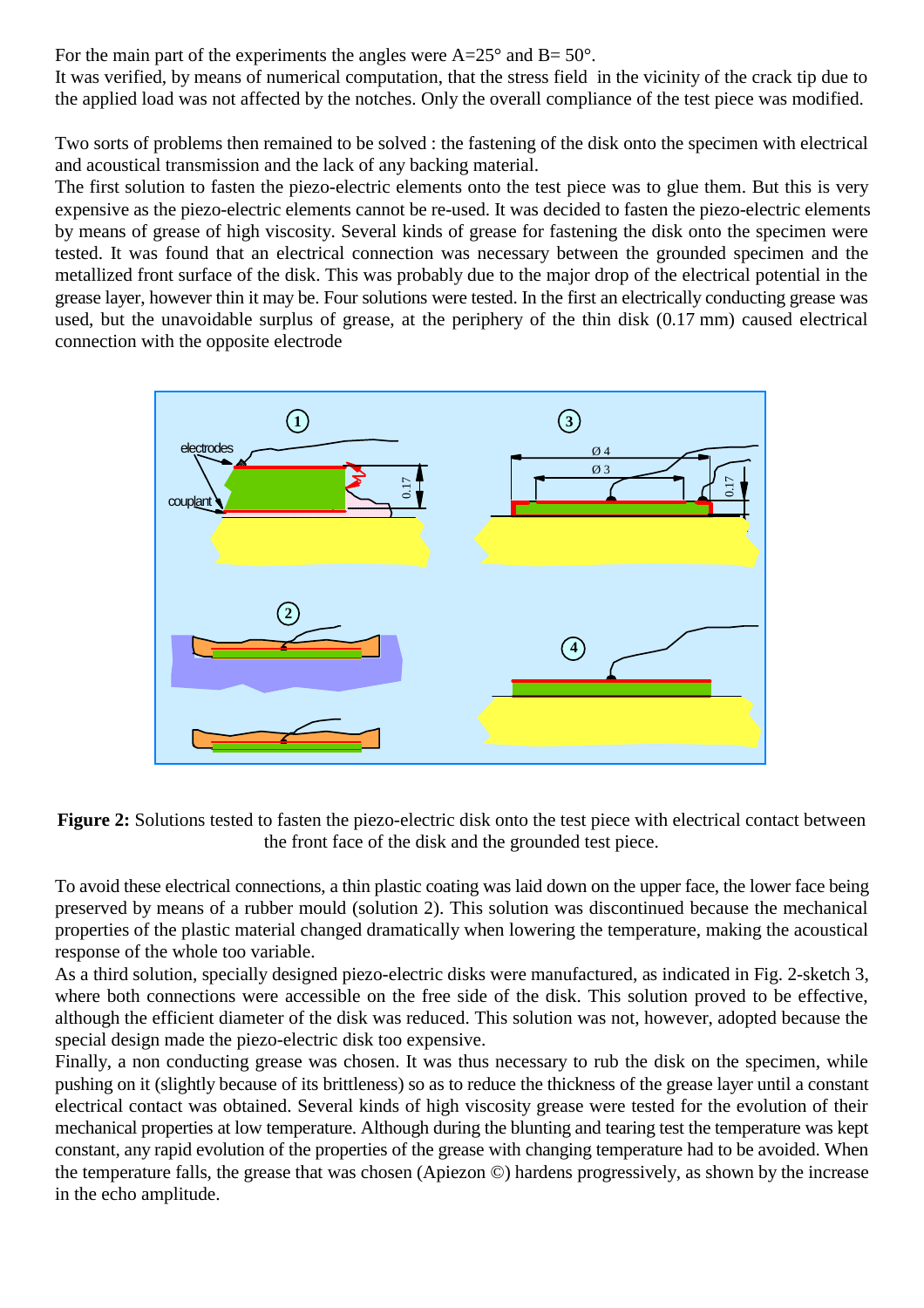#### **POSITION OF THE TRANSDUCERS**

During the first experiments, we used common PZT piezo-electric disks. As these disks are not self-damped it was necessary to use two separate disks, one as a transmitter and one as a receiver. These two transducers can be placed either on the same side of the crack (configuration 1—2), or on different sides of the crack (configuration 1—4). The configuration 2—3 produces too low a signal, and the configuration 1—3 is of no interest.

The first experiments were carried out at room temperature. Previous experience using the MU3F method, [1,2] prooved that the configuration 1—2 would be successful. No information was found in the literature on the behaviour of the echo during the blunting of the crack tip and the initiation of ductile tearing for a configuration analogous to 1—4. Nevertheless we tested this configuration in which no diffusion echoes from the rough surface of the crack could interfere with the echo diffracted from the crack tip.

The results appear in Fig. 3.



Figure 3: Comparison of the configurations  $1-2$  and  $1-4$  of the transducers for the detection of the initiation of ductile tearing

The behaviour of the echo below 1 kN is due to the opening of the crack tip. At about 6 kN the blunting increases which can be determined on both curves. The initiation of ductile tearing is determined on the 1—2 curve by a cusp, making it easy to measure the load at which this phenomenon occurs. On the contrary, no significant change occurs on the 1—4 curve at the same load. It is clear that the configuration where two transducers are placed one on each side of the crack is inadequate to detect the initiation of ductile tearing.

By replacing conventional PZT piezo-electric disks with lead metaniobate ones it was possible to use a method where the same transducer was the transmitter and the receiver (named configuration 1—1). The comparison of the results obtained at the same time with configurations 1— and 1—2 appears in Fig.4.



Figure 4 : Comparison of the configurations 1—1 and 1—2 of the transducers for the detection of the initiation of the ductile tearing.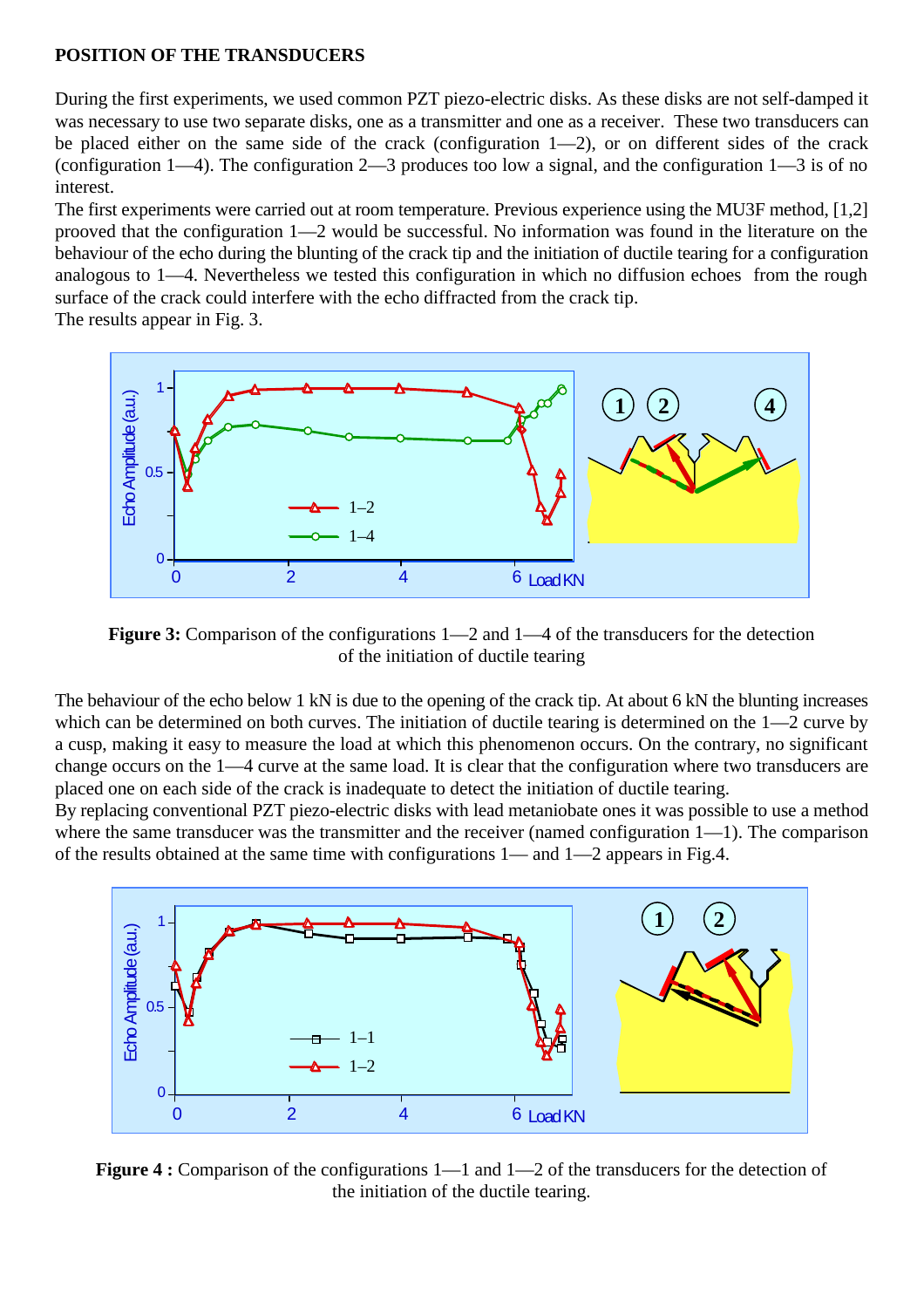It is clear that the results are the same. The small difference in the position of each cusp is due to the manual recording of the experimental points during an experiment evolving rapidly during the critical phase. The number of experimental points is insufficient to precisely describe the phenomenon. It is most probable that this difference would completely disappear if an automatic recording of the data were used.

It must not be forgotten that the signal to noise ratio is significantly lower when one transducer only is used. But during our experiments, this signal to noise ratio was always sufficiently high  $(S/N > 3 dB)$ . One time only (out of 12 experiments) during the last phase of the blunting the amplitude of the signal fell under the noise level; it quickly reappeared as soon as the ductile tearing was initiated.

#### *Alignment of the beam axis towards the crack tip*

The useful surface of each milling is placed in such a way that its axis is directed toward the theoretical position of the crack tip. The dimension of the surface being 6x10 mm and the diameter of the disk 4 mm, there is a possibility of adaptation of the position of the disk. It was found that to get the best result, it was necessary to apply a pre-load to the specimen, so as to nullify the closure of the crack.

## **DETERMINATION OF THE BEST ANGLES**

In this particular case, it was very difficult to determine by means of theory the angle at which the amplitude of the diffracted echo would be the larger. From theory and experiment the smaller the angle, the larger the amplitude when the distance between the transducer and the crack tip is constant. Here, the distance depends on the angle, making the incident beam amplitude vary as a function of the absorption in the material and the beam shape. A set of specimens was machined with different combination of angles A and B so as to experimentally determinate the best set of angles. For these specimens the crack tip was replaced with a machined notch. It was found to be impossible to perform this experiment with the small piezo-electric disks previously used. It was also found that the variability in the results depends more on the way the disk was set against the specimen than on the angle. It is well known that when using the contact technique, the transmission through the interface strongly depends on the transducer pressure on the piece. We then performed experiments by the immersion technique with miniature probes. It was shown that the influence of the distance is not preponderant. The recommended angles are A= 20° and B=45°.

## **EXPERIMENTAL VERIFICATIONS**

There was no doubt for us that the decrease in the echo amplitude was due to the blunting, and that its rapid increase was due to the initiation of ductile tearing, but this was to be proven. This was possible and simpler to perform at room temperature. Some tests were stopped at steps just before and just after the cusp in the echo amplitude. The test pieces were cut, then the techniques of metallography were used to display cut views of the crack tip.

#### *Detection of blunting and ductile tearing*

In Fig. 5 it can be seen that the decrease in the amplitude of the echo corresponds to the blunting of the crack tip. No initiation of a tearing appears.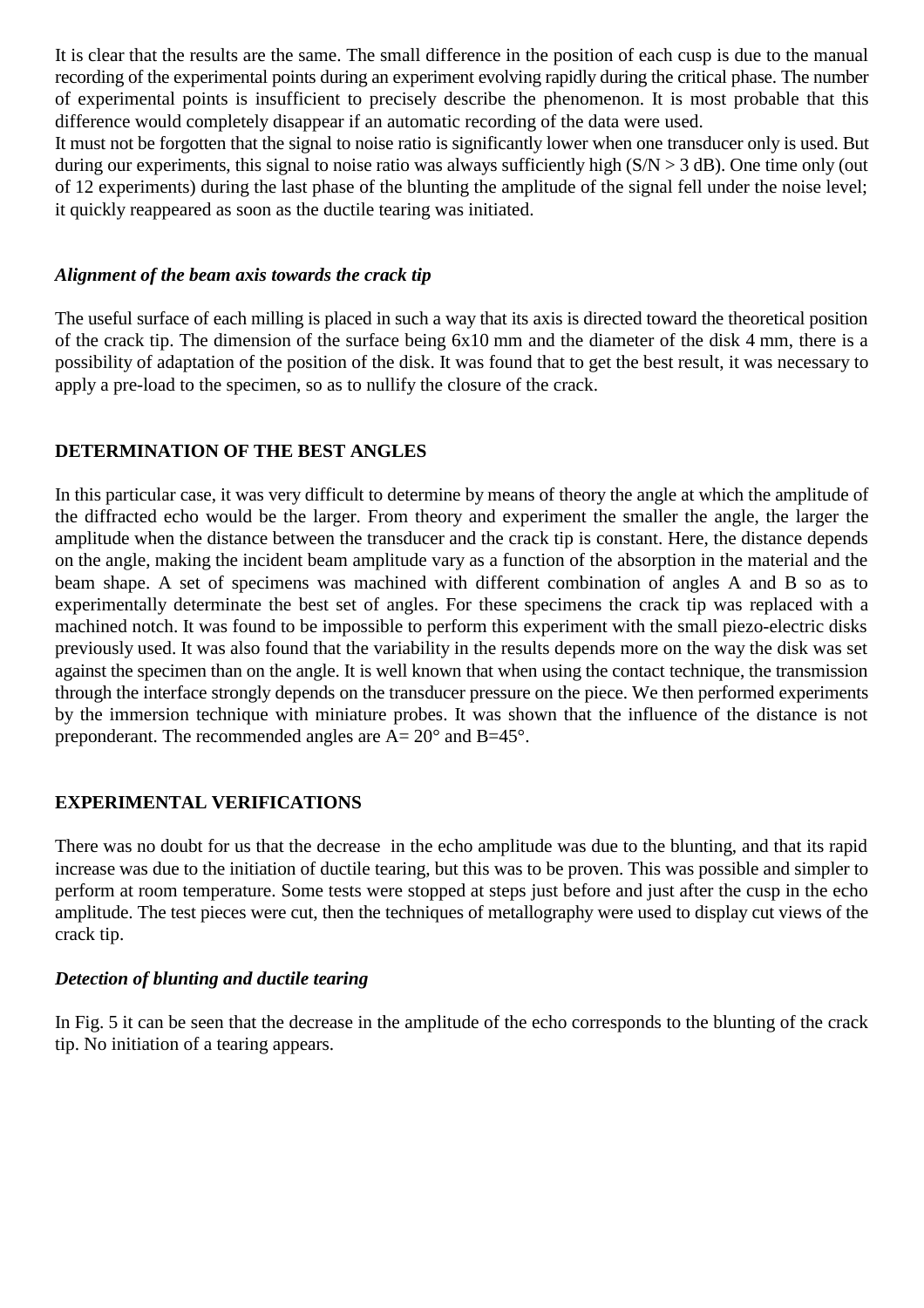

**Figure 5:** Comparison of the echo amplitude versus load curves and cut views of the specimen AD09 In the left hand photograph mid range graduations are millimetres. In the right hand micrograph we can see the blunting of the crack tip.

In Fig. 6 it can be seen that the cusp in the amplitude of the echo corresponds to the initiation of ductile tearing.



**Figure 6:** Comparison of the echo amplitude versus load curves and cut views of the specimen AD18 (room temperature). In the left hand photograph mid range graduations are millimetres. In the right hand micrograph we can see the large blunting of the crack tip and the initiation of the ductile tearing. The load at which the initiation occurs is 5.9 kN.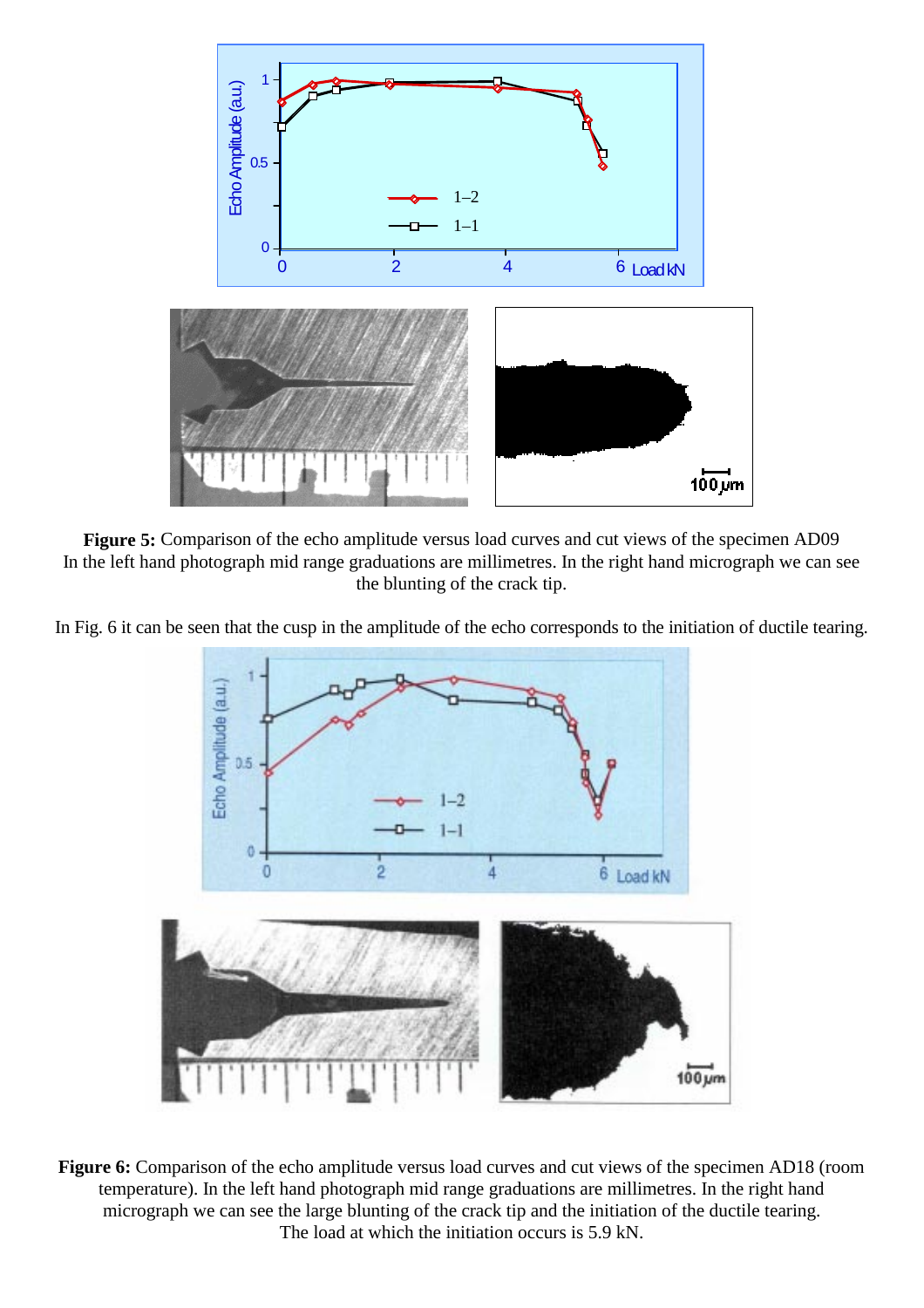## **EXPERIMENTATIONS AT LOW TEMPERATURE**

A series of experiments was then performed at low temperature, in the range of -100°C to -140°C.

These experiments confirmed the results obtained at room temperature. Moreover, an increase was observed in the amplitude of the echo diffracted by the as-yet non-blunted crack tip as the temperature decreased. Thus we conclude that the signal to noise ratio is generally higher at low temperature than it is at room temperature. This is probably due to the increase in the viscosity of the coupling grease at low temperature.

The first goal of our experiments was to demonstrate the feasibility of the method and its robustness. Among the whole set of tests there was a perfect equivalence between the increase in the echo amplitude and the initiation of ductile tearing: no initiation missed, no false alarm.



**Figure 7:** Comparison of the echo amplitude versus load curves and cut views through the width of the specimen AFE4. The temperature was - 120°C.

It can be seen that, as expected, the initiation of ductile tearing appears in the middle part of the specimen. The length of the tearing is estimated to be less than 50µm.

The load at which the initiation occurs is  $9.1<sub>6</sub>$  kN.